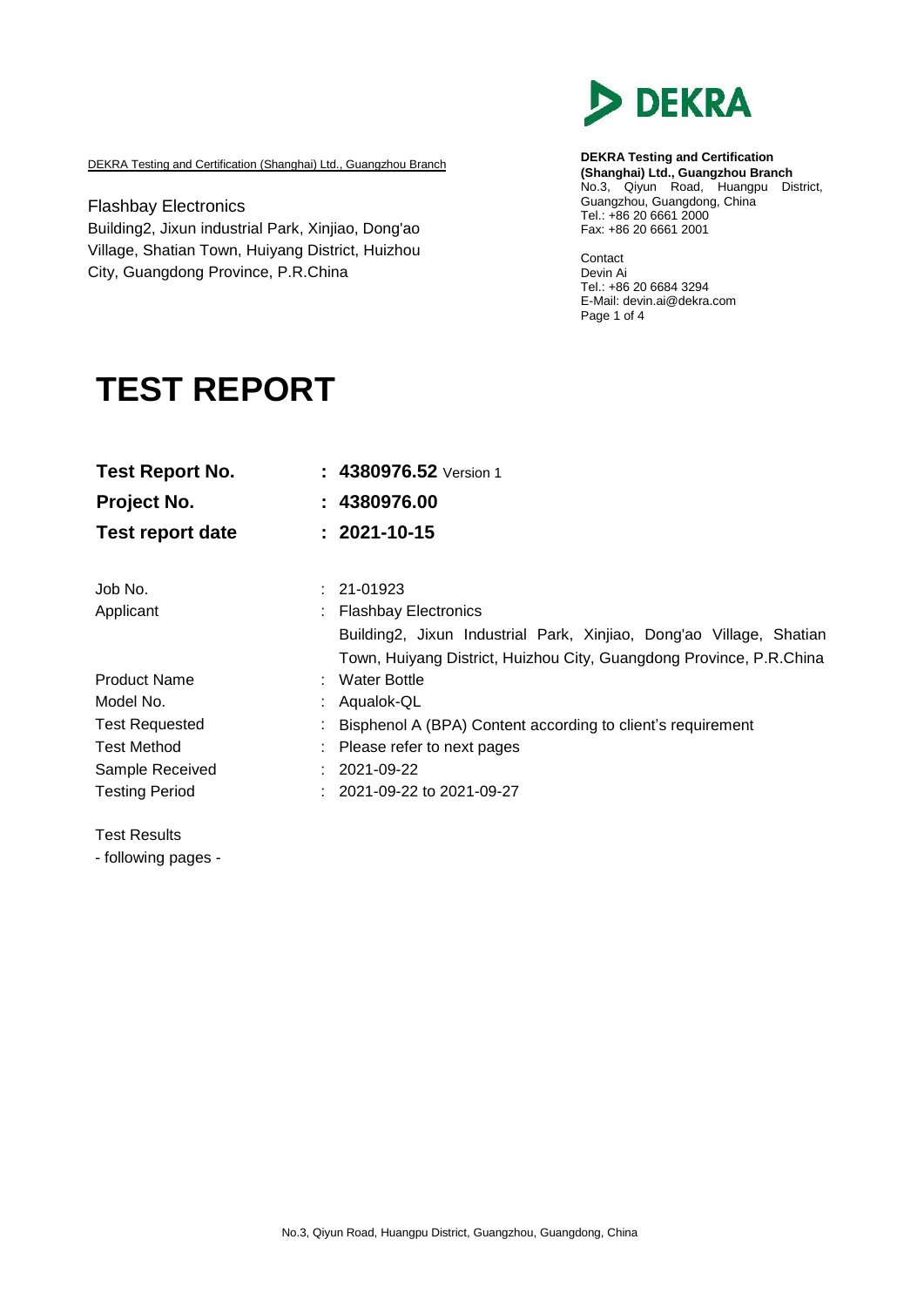

#### **Resume:**



Remark: As per applicant's request, test was conducted only on components listed in this report, other components were not tested.

Guangzhou, October 15, 2021 Signed for and on behalf of **DEKRA Testing and Certification (Shanghai) Ltd., Guangzhou branch** Chemical & Mechanical

Devin A

Devin Ai Approved Signatory

Attention: Please note that every statement made in this report is only valid for the samples tested and reported herein. This report shall not be reproduced except in full, without the written approval of the testing laboratory. Only the report with CMA logo has the function of social proof in China market.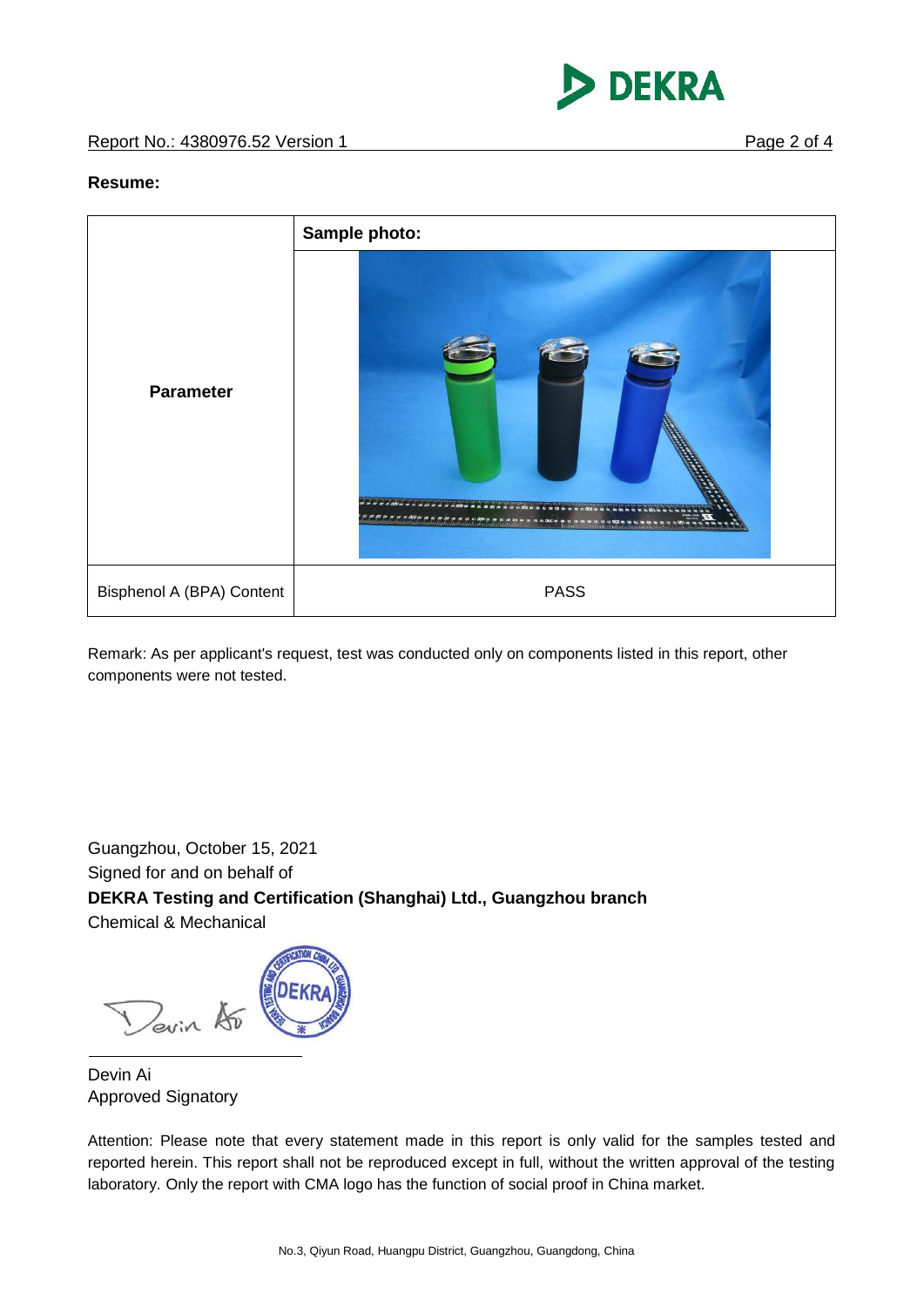

#### **TESTED COMPONENTS:**

- (1) Black plastic of cover and ring
- (2) White silicone plug and seal ring
- (3) Green silicone of cover
- (4) Transparent green plastic bottle
- (5) Transparent blue plastic bottle
- (6) Transparent black plastic bottle